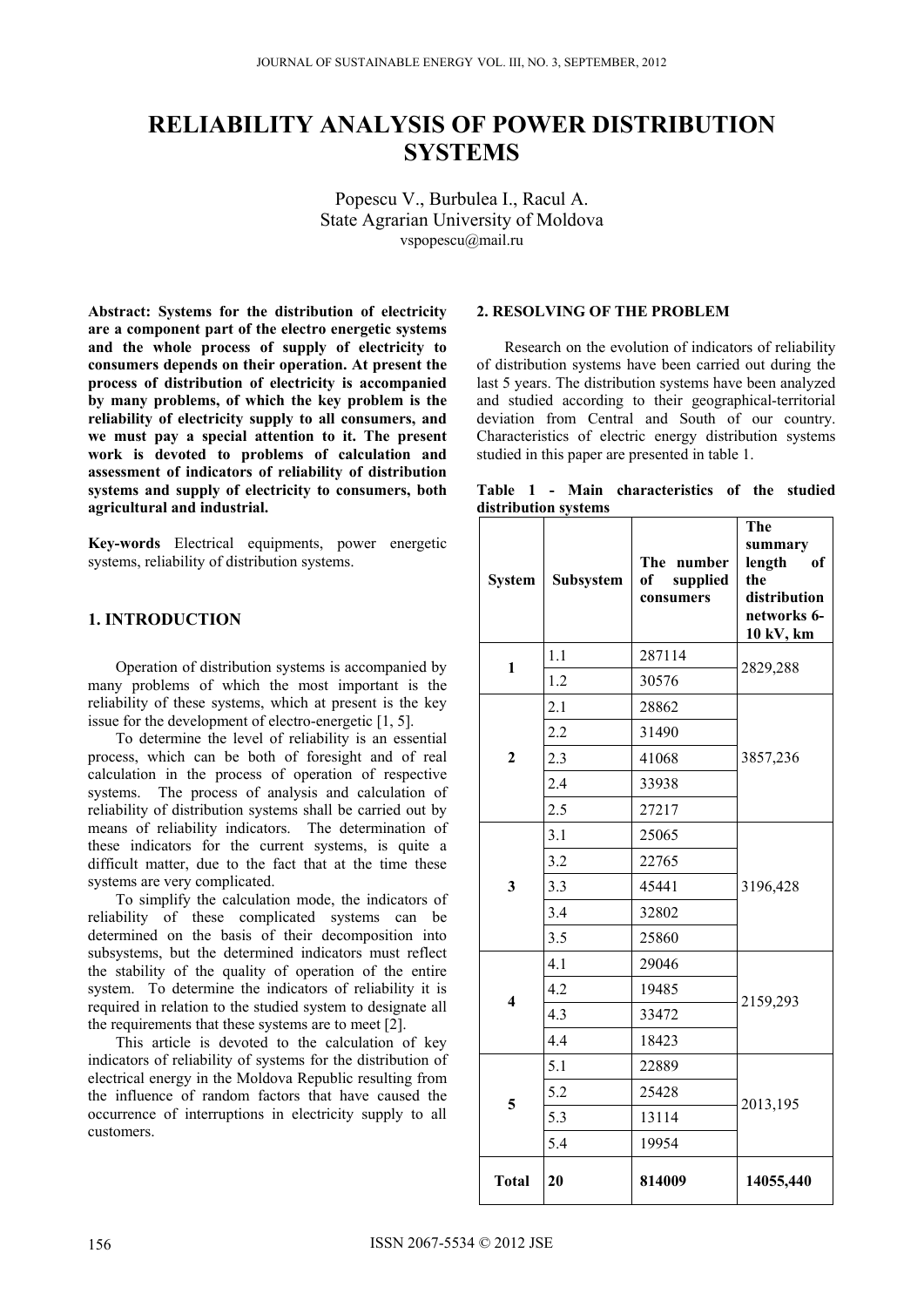To assess the development of the reliability indicators of electric energy distribution systems, during the investigated period, the outages that occurred in those schemes were analyzed and studied: random (R), scheduled (S) and exercises (E). These interruptions were recorded daily during the years 2006-2010.

 For the processing of statistical data computers have been used with computing programs "Microsoft Office Excel", "Matcad", "Statgrafixs". Because the process of assessing the reliability of distribution systems is quite difficult and includes a lot of operations in order to systematize the process of calculation the structural scheme and algorithm of reliability indicators were developed.

 As a result of the researches the values of flows of random interruptions that occurred in systems researched for five years have been obtained. The results are presented in table 2. Analyzing these values you can see that the number of unplanned interruptions is big enough. This is due to the action of the various factors which have a random character and have a particularly high influence over indicators of reliability in the supply of electricity to consumers.

**Table2 - The number of random interruptions that**  took place in the investigate

|                         | k piace in the investigated systems |                               |      |      |      |       |  |
|-------------------------|-------------------------------------|-------------------------------|------|------|------|-------|--|
|                         |                                     | The number of random          |      |      |      |       |  |
| <b>System</b>           | <b>Subsystem</b>                    | disconnections from different |      |      |      |       |  |
|                         |                                     | periods                       |      |      |      |       |  |
|                         |                                     | 2006                          | 2007 | 2008 | 2009 | 2010  |  |
| 1                       | 1.1                                 | 1102                          | 907  | 1093 | 858  | 1112  |  |
|                         | 1.2                                 | 749                           | 353  | 377  | 501  | 566   |  |
|                         | <b>TOTAL</b>                        | 1851                          | 1260 | 1470 | 1359 | 1678  |  |
|                         | 2.1                                 | 270                           | 186  | 403  | 425  | 573   |  |
|                         | 2.2                                 | 651                           | 614  | 567  | 524  | 644   |  |
| $\boldsymbol{2}$        | 2.3                                 | 1040                          | 1160 | 840  | 622  | 845   |  |
|                         | 2.4                                 | 529                           | 458  | 530  | 403  | 567   |  |
|                         | 2.5                                 | 210                           | 122  | 260  | 386  | 385   |  |
|                         | <b>TOTAL</b>                        | 2700                          | 2540 | 2600 | 2360 | 3014  |  |
|                         | 3.1                                 | 260                           | 250  | 460  | 277  | 379   |  |
|                         | 3.2                                 | 412                           | 235  | 309  | 237  | 320   |  |
| 3                       | 3.3                                 | 680                           | 415  | 1011 | 596  | 650   |  |
|                         | 3.4                                 | 498                           | 472  | 875  | 383  | 636   |  |
|                         | 3.5                                 | 130                           | 198  | 265  | 372  | 495   |  |
|                         | <b>TOTAL</b>                        | 1980                          | 1570 | 2920 | 1865 | 2480  |  |
|                         | 4.1                                 | 330                           | 580  | 340  | 286  | 481   |  |
|                         | 4.2                                 | 411                           | 240  | 320  | 283  | 407   |  |
| $\overline{\mathbf{4}}$ | 4.3                                 | 520                           | 468  | 650  | 485  | 546   |  |
|                         | 4.4                                 | 359                           | 202  | 320  | 208  | 233   |  |
|                         | <b>TOTAL</b>                        | 1620                          | 1490 | 1630 | 1262 | 1667  |  |
| 5                       | 5.1                                 | 243                           | 250  | 220  | 231  | 313   |  |
|                         | 5.2                                 | 259                           | 165  | 270  | 245  | 360   |  |
|                         | 5.3                                 | 297                           | 195  | 349  | 316  | 391   |  |
|                         | 5.4                                 | 324                           | 350  | 301  | 396  | 492   |  |
|                         | <b>TOTAL</b>                        | 1123                          | 960  | 1140 | 1188 | 1556  |  |
| <b>TOTAL SYSTEMS</b>    |                                     | 9274                          | 7820 | 9760 | 8034 | 10395 |  |

Reliability indices of researched distribution systems have been determined, on the basis of variation of interruptions in different periods, and that have taken place according to the action of random factors of influence.

The values of the researched indicators have been determined in accordance with the following analytical expression for calculating [3, 4].

As a result of analytical calculations the values of indicators of reliability were obtained for various periods (2006, 2007, 2008, 2009, 2010): the average duration of the interruption  $\tau_m$ , frequency of restoration  $\lambda$ , mean time of interruption  $T_{med}$ . As an example in table 3 are shown the respective indicators values determined for the period of 2010.

|                         | <b>System Indicator</b> | <b>Seasonal values</b> |               |               |        |  |  |
|-------------------------|-------------------------|------------------------|---------------|---------------|--------|--|--|
|                         |                         | <b>Spring</b>          | <b>Summer</b> | <b>Autumn</b> | Winter |  |  |
|                         | $\tau$ , h              | 1,01                   | 1,99          | 1,46          | 1,69   |  |  |
| $\mathbf{1}$            | λ                       | 0,53                   | 1,76          | 1,73          | 1,52   |  |  |
|                         | $\mu$ , h               | 1,91                   | 1,13          | 0,84          | 1,11   |  |  |
|                         | $T_{med}$ , h           | 5,16                   | 6,13          | 4,76          | 5,67   |  |  |
| $\mathbf{2}$            | $\tau$ , h              | 4,17                   | 8,32          | 7,73          | 9,26   |  |  |
|                         | λ                       | 3,21                   | 6,12          | 3,95          | 5,12   |  |  |
|                         | $\mu$ , h               | 1,30                   | 1,36          | 1,96          | 1,81   |  |  |
|                         | $T_{med}$ , h           | 2,89                   | 2,76          | 3,56          | 3,23   |  |  |
| $\overline{\mathbf{3}}$ | $\tau$ , h              | 8,31                   | 10,67         | 6,33          | 5,96   |  |  |
|                         | λ                       | 4,53                   | 3,45          | 4,68          | 5,11   |  |  |
|                         | $\mu$ , h               | 1,83                   | 3,09          | 1,35          | 1,17   |  |  |
|                         | $T_{med}$ , h           | 6,84                   | 5,98          | 7,26          | 2,49   |  |  |
| $\overline{\mathbf{4}}$ | $\tau$ , h              | 2,81                   | 4,52          | 2,23          | 3,95   |  |  |
|                         | λ                       | 1,64                   | 3,86          | 2,86          | 3,72   |  |  |
|                         | μ, h                    | 1,71                   | 1,17          | 0,78          | 1,06   |  |  |
|                         | $T_{med}$ , h           | 3,24                   | 2,93          | 2,65          | 2,22   |  |  |
| 5                       | $\tau$ , h              | 4,01                   | 2,96          | 3,33          | 4,12   |  |  |
|                         | λ                       | 2,42                   | 3,45          | 2,65          | 4,36   |  |  |
|                         | $\mu$ , h               | 1,66                   | 0,86          | 1,26          | 0,94   |  |  |
|                         | $T_{med}$ , h           | 5,40                   | 3,68          | 3,84          | 4,86   |  |  |
| <b>Total</b>            | $\tau$ , h              | 3,25                   | 6,24          | 4,03          | 4,21   |  |  |
|                         | λ                       | 2,71                   | 4,11          | 3,28          | 2,61   |  |  |
|                         | μ, h                    | 1,20                   | 1,52          | 1,23          | 1,61   |  |  |
|                         | $T_{med}$ , h           | 3,66                   | 4,33          | 5,93          | 2,94   |  |  |

**Table 3 - Indicators of reliability of researched systems calculated for the period of 2010**

The mode of variation in time of the calculated indicators of reliability is presented in Figure 1.